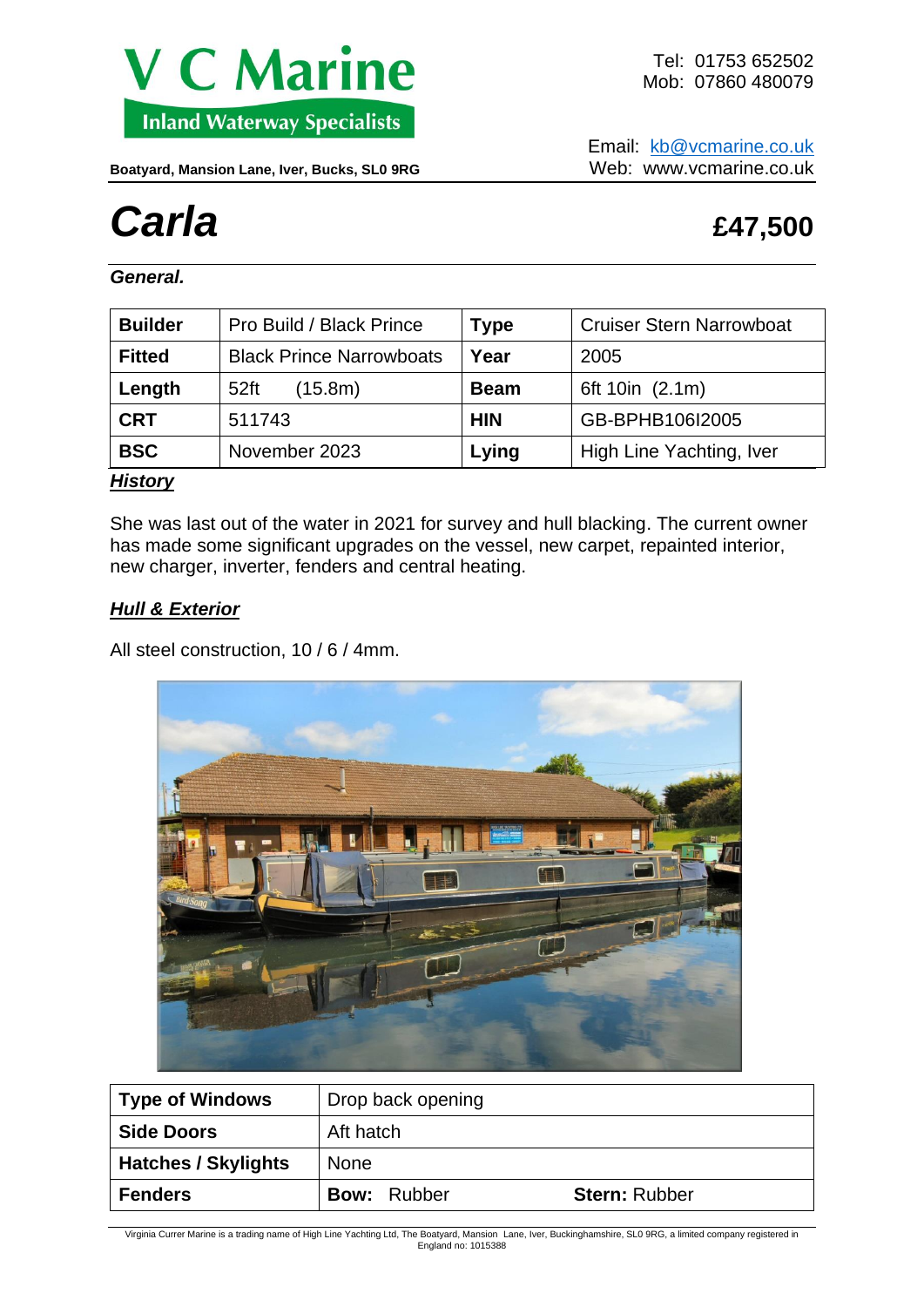| <b>Gas Locker / Bottles</b> | <b>Bow:</b> $2 \times 13$ kg     |
|-----------------------------|----------------------------------|
| <b>Roof Vents</b>           | 5 x stainless steel tannoy vents |
| <b>Tunnel Light</b>         | Yes                              |
| Horn                        | Yes                              |

## *Mechanical & Electrical*

| <b>Engine</b>          | Isuzu 42hp<br>Last Service: May 2021                        |  |  |
|------------------------|-------------------------------------------------------------|--|--|
| <b>Gearbox</b>         | PRM Delta hydraulic                                         |  |  |
| Cooling                | <b>Skin Tank</b>                                            |  |  |
| <b>Calorifier feed</b> | Yes                                                         |  |  |
| <b>Bow thruster</b>    | <b>No</b>                                                   |  |  |
| <b>Weed Hatch</b>      | Quick release                                               |  |  |
| <b>Batteries</b>       | <b>Domestic:</b> $2 \times 6v$<br>$1 \times 12v$<br>Engine: |  |  |
| <b>Stern Gland</b>     | Remote                                                      |  |  |
| <b>Inverter</b>        | 2000w pure sine wave (new)                                  |  |  |
| <b>Charger</b>         | Victron Blue smart charger 30amp (new)                      |  |  |
| <b>Solar Panels</b>    | Yes                                                         |  |  |
| <b>240v</b>            | Yes                                                         |  |  |

# *ACCOMMODATION*

| Cabin arrangement (from aft):<br>Double Cabin, Bathroom, Saloon, Dinette, Galley                           |                                                                          |                            |                                                                |  |  |  |  |
|------------------------------------------------------------------------------------------------------------|--------------------------------------------------------------------------|----------------------------|----------------------------------------------------------------|--|--|--|--|
| $\circ$<br>ST/LKR<br>OPEN<br>STGE<br><b>FDG</b><br>CBD<br>GAS<br>一党<br>888<br>ń⊱ o<br>ST/LKR<br><b>WDB</b> |                                                                          |                            |                                                                |  |  |  |  |
| <b>Headroom</b>                                                                                            | 6ft 4in                                                                  | <b>Flooring</b>            | Carpet (new)                                                   |  |  |  |  |
| <b>Insulation</b>                                                                                          | No known                                                                 | Washing<br><b>Machine</b>  | <b>No</b>                                                      |  |  |  |  |
| Lights                                                                                                     | <b>LED</b>                                                               | Hob / Cooker/<br>Oven      | Belling 4 burner gas<br>hob and separate<br>combi grill / oven |  |  |  |  |
| Shower / Bath                                                                                              | Shower                                                                   | Fridge /<br><b>Freezer</b> | Montpellier (new)                                              |  |  |  |  |
| <b>Toilet</b>                                                                                              | Pump out                                                                 |                            |                                                                |  |  |  |  |
| <b>Cabin Heating</b>                                                                                       | Solid fuel stove with back boiler and Eberspaecher central<br>heating    |                            |                                                                |  |  |  |  |
| <b>Water Heating</b>                                                                                       | Calorifier, heated by engine, back boiler and new Eberspaecher<br>fitted |                            |                                                                |  |  |  |  |